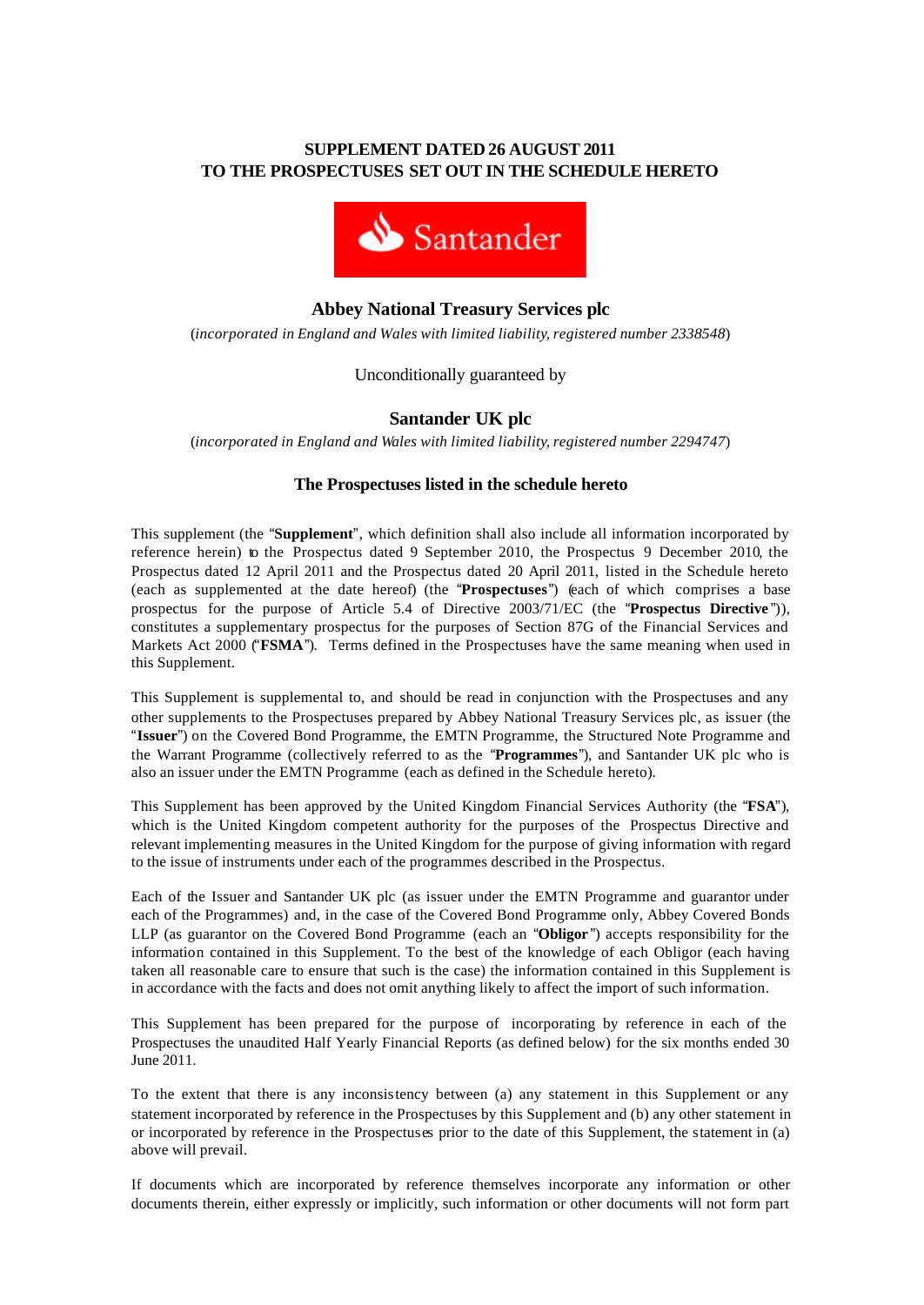of this Supplement for the purposes of the Prospectus Directive except where such information or other documents are specifically incorporated by reference or attached to this Supplement.

Save as disclosed in this Supplement and the Prospectuses, no significant new factor, material mistake or inaccuracy relating to information included in the Prospectuses has arisen or been noted, as the case may be, since the publication of the Prospectuses.

Investors should be aware of their rights under Section 87Q(4) of the FSMA.

#### **DOCUMENTS INCORPORATED BY REFERENCE**

On 26 August 2011, Santander UK plc published its unaudited half yearly financial report for the six months ended 30 June 2011; and

On 26 August 2011, Abbey National Treasury Services plc published its unaudited half yearly financial report for the six months ended 30 June 2011,

# (together the "**Half Yearly Financial Reports**").

Copies of the unaudited Half Yearly Financial Reports have been submitted to the National Storage Mechanism (available for viewing at: www.hemscott.com/nsm.do) and, by virtue of this Supplement, those unaudited Half Yearly Financial Reports are incorporated in, and form part of, the Prospectuses.

#### **GENERAL**

This Supplement will be published on the website of the London Stock Exchange.

The date of this Supplement is 26 August 2011.